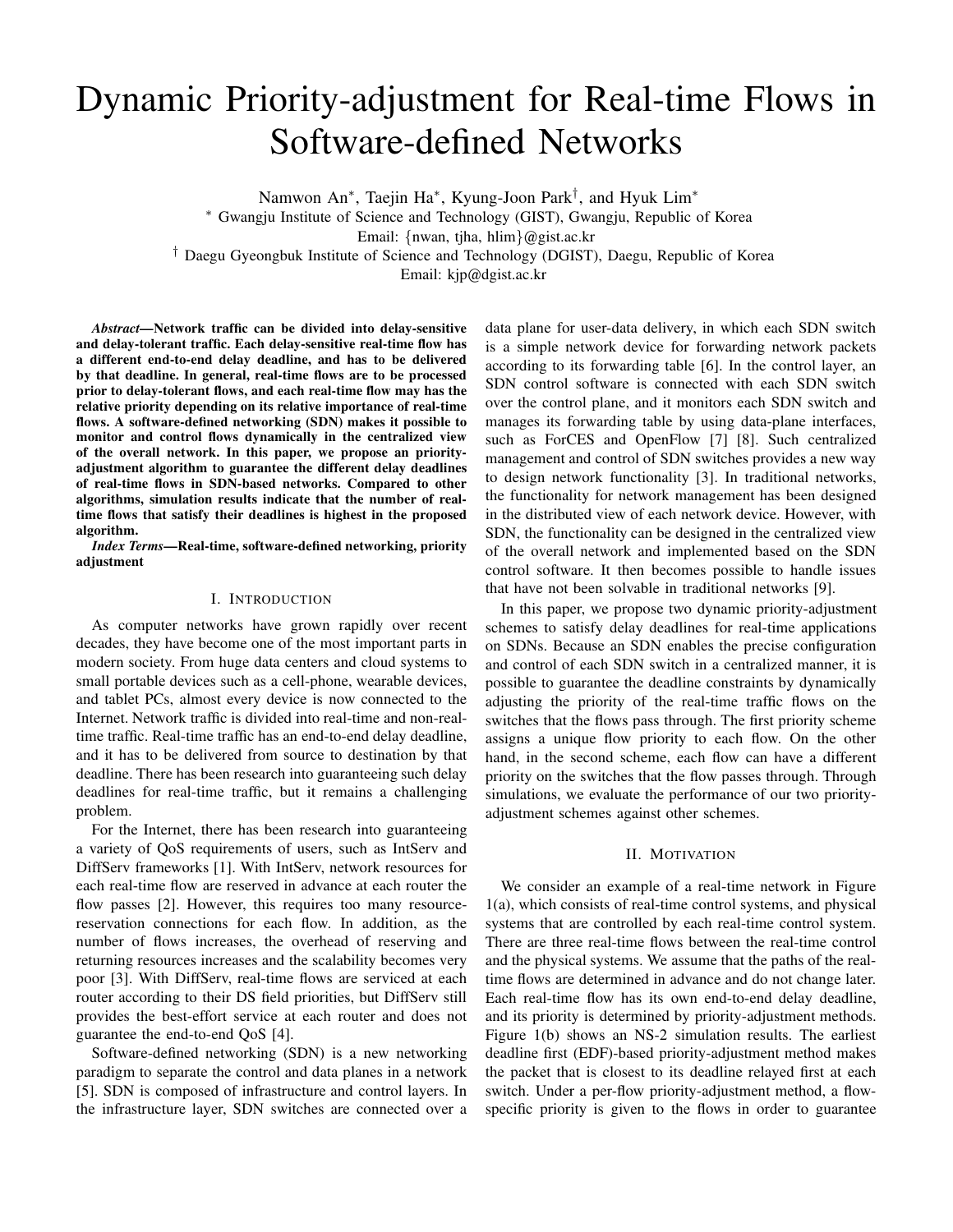

|                         | No<br>priority | EDF-<br>based | Per-flow<br>priority adjustment |       | Per-router<br>priority adjustment                           |       | <b>Deadline</b> |
|-------------------------|----------------|---------------|---------------------------------|-------|-------------------------------------------------------------|-------|-----------------|
|                         | Delay          | Delay         | Priority                        | Delay | Priority                                                    | Delay |                 |
| F,                      | 43 ms          | 41 ms         | 2                               | 57 ms | $2 \oplus R_{1}$ , $R_{2}$ , $R_{3}$                        | 43 ms | 50 ms           |
| F,                      | 69 ms          | 67 ms         | $\mathbf{1}$                    | 43 ms | $2 \oplus R_{1}$ , R <sub>2</sub><br>$1 \oplus R_c$ , $R_c$ | 56 ms | 60 ms           |
| $\mathsf{F}_\mathsf{a}$ | 41 ms          | 45 ms         | 2                               | 57 ms | $2 \oplus R_a$ , $R_c$ , $R_c$                              | 54 ms | 60 ms           |

(b) End-to-end delay and deadline

Fig. 1. Example of real-time network with an end-to-end delay constraint.

their delay deadlines. Under a per-router priority adjustment method, each flow can have a different priority at each router.

The deadlines of the flows are given as 50 ms, 60 ms, and 60 ms, respectively. The path of  $F_2$  is the longest, and its delay is 69 ms without a priority-adjustment, which fails to satisfy its deadline of 60 ms. In the EDF-based priorityadjustment method,  $F_1$  has a shorter remaining time to the deadline than  $F_2$  at  $R_1$  and  $R_2$ .  $F_1$  is therefore processed with a higher priority, but this does not mean that all packets of  $F_1$ are always transmitted prior to the packets of  $F_2$ . If a  $F_2$  packet stays at a router for a long time, it gets closer to its deadline and has a high priority. At  $F_5$  and  $F_6$ ,  $F_2$  is processed with a high priority, but  $F_2$  eventually fails to satisfy its deadline of 60 ms.

In the per-flow priority-adjustment method, a higher priority is given to  $F_2$  to guarantee its deadline, and the delay of  $F_2$ becomes 43 ms, which is very low and satisfies its deadline of 60 ms. The delays of  $F_1$  and  $F_3$  are each increased to 57 ms, but again  $F_1$  fails to satisfy its deadline of 50 ms. In the perrouter priority-adjustment method, a higher priority is given to  $F_2$  only at  $R_5$  and  $R_6$ . The  $F_3$  delay becomes 54 ms, which still satisfies its deadline of 60 ms. The  $F_2$  delay becomes 56 ms, which is greater than the 43 ms in the per-flow priorityadjustment method, but which satisfies its deadline of 50 ms. As a result, all the deadlines are satisfied.

Whether or not the delay deadlines of real-time flows are guaranteed is determined by how their priorities are assigned and adjusted. In this paper, we propose priority-adjustment schemes that assign and adjust the priorities of real-time flows dynamically in SDN-based real-time networks to guarantee their various delay deadlines.

## III. RELATED WORK

There has been research to guarantee the delay deadline or end-to-end QoS of real-time flows. Guck and Kellerer [3] proposed a deterministic network model in which the delay of each priority queue is calculated using network calculus [10]. It finds possible paths of each flow by a simple greedy algorithm, and the authors compared these paths with the optimal paths obtained by a mixed-integer program. Wu *et al.* [11] proposed a resource-allocation scheme based on the central resource database of the SDN controller. When a flow is admitted, the SDN controller finds a routing path that uses network resources efficiently, based on the delay bound of the priority queues and the transmission delay of each link. In order to calculate delay bounds for each priority queue, a ratecontrolled static-priority (RCSP) queueing service discipline is adapted in each router. Tomovic *et al.* [12] proposed a new SDN framework and design for QoS provisioning, in which a bandwidth of each link is reserved for guaranteeing the deadline of each flow. Based on the available bandwidths of links, the shortest path to minimize the delay is found by using the Dijkstra algorithm. In [13], Akella and Kaiqi considered the network of a cloud carrier in which the requests of cloud users are processed. A cloud provider manages the network, and Open vSwitch is running at each switch. In order to guarantee the QoS requirements of multiple cloud users, a bandwidth that is sufficient to guarantee QoS requirement is assigned at each switch using the QoS policy of Open vSwitch. Ongaro *et al.* [14] provides a mathematical model to find the shortest path for each flow with constraints. It is based on Integer Linear Programming (ILP), and it routes all flows so as to minimize the sum of delays or packet drop rate based on the available bandwidth of each link. It assumes that a program, which is implemented according to the QoS architecture, monitors the network delay or packet drop rates in each link continuously.

Most of the existing work focuses on how to route realtime flows to guarantee delay deadlines based on the available bandwidth or delay of each link. However, such routing strategies require a great deal of computation to find a path to guarantee the deadlines of real-time flows, and the scalability is very poor. This paper tackles the question of how to adjust the priorities of flows to guarantee their deadlines.

## IV. PROPOSED ALGORITHM

## *A. System Model*

Let us consider an SDN-based real-time networks in Figure 2, which is composed of an SDN controller, SDN-enabled switches, real-time control systems, and physical systems. Each physical system is controlled by its own control system in real time, and the real-time flow between them has an end-toend delay deadline, which differs according to the characteristics of the physical systems. An SDN-enabled switch divides network traffic into real-time and non-real-time traffic, and prioritizes the real-time traffic by priority queueing. Each realtime flow has different priorities at each switch along its path.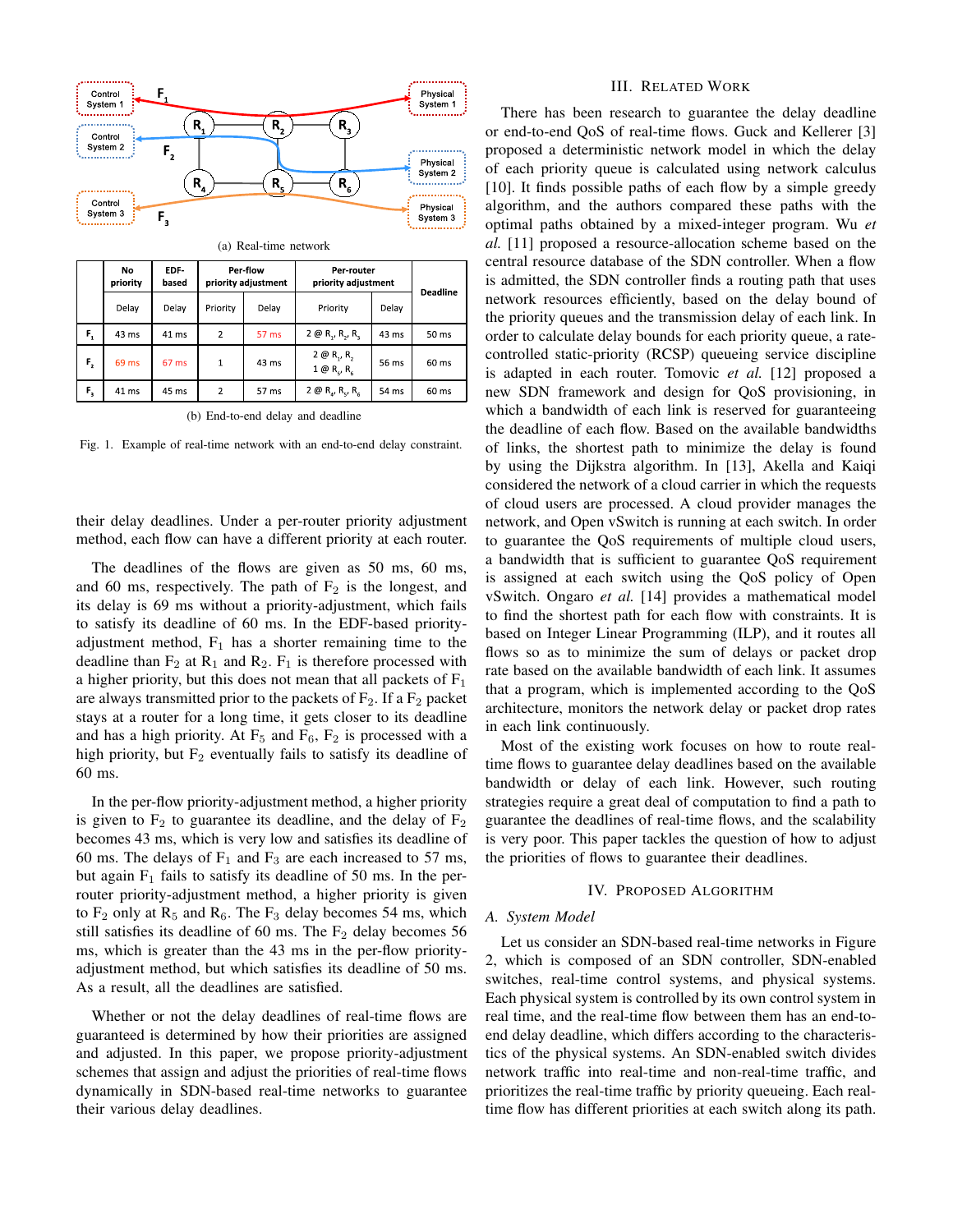

Fig. 2. Architecture of an SDN-based real-time networks.

At each switch, packets are enqueued into a queue according to its priority. Among queues, strict priority queueing (SPQ) is applied, which implies that packets of a low-priority queue are never processed before a high-priority queue becomes empty [15]. We assume that either of a real-time control system or a physical system reports its deadline to the SDN controller before establishing the connection between them, and also reports the average end-to-end delay periodically according to the time interval that the SDN controller determined.

Suppose that there are  $m$  SDN-enabled switches denoted by  $S = \{s_1, s_2, ..., s_m\}$ , *n* real-time flows denoted by  $F =$  ${f_1, f_2, ..., f_n}$ , and q priority queues at each switch, in which queue 1 has the highest priority and queue  $q$  has the lowest priority. Let the priority of flow  $f \in F$  at switch  $s \in S$  be  $x_{f,s}$ . At every switch  $s \in S$ ,  $x_{f,s}$  of flow f is denoted by a priority vector  $X_f = [x_{f,1}, x_{f,2}, \dots, x_{f,m}]^T$  in which, if flow f is passing switch s,  $x_{f,s}$  has a priority value from 1 to q, and otherwise 0. The priority vectors  $X_f$  for every flow  $f \in F$ are denoted by a priority matrix:

$$
M = \begin{pmatrix} x_{1,1} & x_{1,2} & \cdots & x_{1,m} \\ x_{2,1} & x_{2,2} & \cdots & x_{2,m} \\ \vdots & \vdots & \ddots & \vdots \\ x_{n,1} & x_{n,2} & \cdots & x_{n,m} \end{pmatrix} .
$$
 (1)

Let  $d_f$  denote the measured end-to-end delay of flow  $f \in F$ , and let  $\kappa_f$  denote the end-to-end deadline for flow f. Instead of  $\kappa_f$ , we use a pseudo deadline, namely  $D_f = \alpha \times \kappa_f$  for  $0 <$  $\alpha \leq 1$ , in order to compensate for the fluctuation of delays.

### *B. Priority-adjustment operations*

One of basic operations for priority adjustment is to increase or decrease the priorities of flows dynamically to respond to such fluctuations and guarantee each flow's delay deadline. Let  $\hat{d}_f = \frac{d_f}{D_A}$  $\frac{a_f}{D_f}$  be the normalized delay for each flow  $f \in F$ .

TABLE I SYSTEM PARAMETERS.

| Parameter        | Description                                                                   |
|------------------|-------------------------------------------------------------------------------|
| $\boldsymbol{m}$ | Number of SDN-enabled switches                                                |
| S                | A set of SDN-enabled switches                                                 |
| $\boldsymbol{n}$ | Number of real-time flows                                                     |
| F                | A set of real-time flows                                                      |
|                  | Number of priority queues per switch                                          |
| $x_{f,s}$        | Priority of flow $f$ at switch $s$                                            |
| $d_f$            | End-to-end delay of flow $f$                                                  |
| $\kappa_f$       | Real end-to-end deadline of flow f                                            |
| $\alpha$         | Similarity between real and pseud end-to-end deadlines                        |
| D                | Pseudo end-to-end deadline of flow $f, D_f \leftarrow \alpha \times \kappa_f$ |

We use the normalized delay as a metric to select the best or worst flow. For the priority increment, we select a flow that has the highest normalized delay. For the priority decrement, conversely, we select a flow that has the lowest normalized delay.

We find a priority matrix  $M^*$  that minimizes the summation of the normalized end-to-end delays  $d_f$  for all  $f \in F$ , satisfying their end-to-end delay deadlines  $D_f$ :

$$
M^* = \arg\min_{M} \sum_{f \in F} \hat{d}_f \tag{2}
$$

subject to  $\hat{d}_f \leq 1$  for  $\forall f \in F$ .

When there are  $m$  switches,  $n$  real-time flows, and  $q$  priorities, the size of the search space for M is  $q^{mn}$ , which is too high to be computed in practice for a large network. Usually, the priority-adjustment algorithms are executed in SDN control software periodically, and the priorities of real-time flows are increased or decreased at each execution to respond to the delay variances. Therefore, it is urgently required that the complexity of the priority-adjustment algorithms should be kept as low as possible.

## *C. Priority-adjustment algorithms*

We propose two greedy algorithms for the priorityadjustment: a) a per-flow priority-adjustment scheme; b) a perrouter priority-adjustment scheme. In a nutshell, in order to guarantee the different delay deadlines of real-time flows, the priority-adjustment algorithms assign and adjust the priority of a real-time flow, based on its deadline and measured endto-end delay.

*1) Per-flow priority-adjustment scheme:* The per-flow priority-adjustment scheme assigns a unique flow priority to each flow, as shown in Figure 3. In this case, the flow has the same priority at every switch, i.e.,  $x_{i,1} = \cdots = x_{i,m}$  for  $\forall n$ in (1). This constraint is included in the optimization in (2). The per-flow priority-adjustment scheme is divided into two parts. First, it selects the worst of the flows that violate their deadlines, and then it increases the flow's priority to allow it to satisfy its deadline. In the decrement step, conversely, it selects the best of the flows that satisfy their deadlines, and decreases its priority.

Algorithm 1 shows the detailed procedure of the perflow priority-adjustment algorithm, which consists of loops to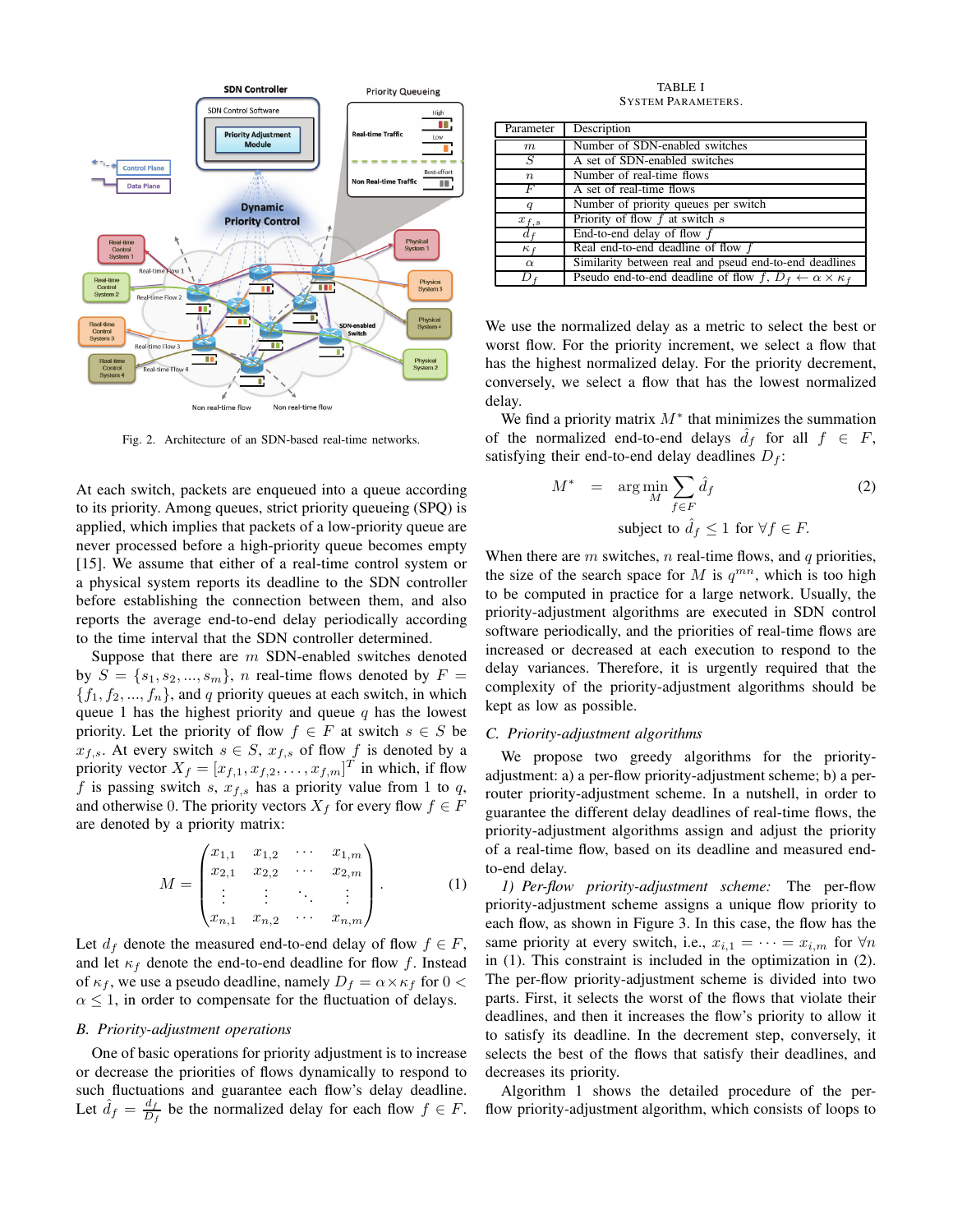

Fig. 3. Per-flow priority-adjustment scheme.

| Algorithm 1 Per-flow priority-adjustment algorithm.                                 |  |  |  |  |
|-------------------------------------------------------------------------------------|--|--|--|--|
| 1: $G \leftarrow$ all flows                                                         |  |  |  |  |
| 2: Measure $d_f$ for all $f \in G$                                                  |  |  |  |  |
| 3: while $D_f \prec d_f$ for $\exists f \in G$ do                                   |  |  |  |  |
| $f_{max} \leftarrow \arg \max_{f \in G} (\frac{d_f}{D_f})$<br>4:                    |  |  |  |  |
| $p_{f_{max}} \leftarrow 1$<br>5:                                                    |  |  |  |  |
| Measure $d_f$ for all $f \in G$<br>6:                                               |  |  |  |  |
| for $k = 1 \rightarrow q - 1$ do<br>7:                                              |  |  |  |  |
| if $d_f \preceq D_f$ for $\forall f \in G$ and $p_f = k$ then<br>8:                 |  |  |  |  |
| <b>Break</b><br>9:                                                                  |  |  |  |  |
| end if<br>10:                                                                       |  |  |  |  |
| while $D_f \prec d_f$ for $\exists f \in G$ and $p_f = k$ do<br>11:                 |  |  |  |  |
| $f_{min} \leftarrow \arg\min_{f \in G} \arg\min_{p_f = k} (\frac{a_f}{D_f})$<br>12: |  |  |  |  |
| $p_{f_{min}} \leftarrow k+1$<br>13:                                                 |  |  |  |  |
| Measure $d_f$ for all $f \in G$<br>14:                                              |  |  |  |  |
| end while<br>15:                                                                    |  |  |  |  |
| $16:$ end for                                                                       |  |  |  |  |
| 17: $G \leftarrow G - \{f_{max}\}\$                                                 |  |  |  |  |
| 18: end while                                                                       |  |  |  |  |

increase and decrease priority. The first loop checks whether there is a flow that violates its deadline, and it repeats until every flow of G satisfies its deadline. We set the priority of flow  $f \in F$  as  $p_f$ , which means that  $p_f = x_{f,s}$  for all  $s \in S$ . Within the loop, a flow  $f_{max}$  with the highest normalized delay is selected from G, and the flow's priority  $p_{f_{max}}$  is set to the highest priority of 1. Since the priority of flow  $f_{max}$  is changed to the highest priority of 1, the existing flows that have priority 1 may violate their deadlines. So, the for-loop checks whether there is a flow that violates its deadline at each priority level from 1 to  $q - 1$ . If the deadline of every flow is satisfied at a priority level, the for-loop finishes; otherwise it repeats to decreases the priority of a flow with the lowest normalized delay until every flow deadline is satisfied at priority level.

The overall process of this algorithm is similar to a lazy bubble sort, because it only adjusts priorities when there is a flow that violates its deadline. From the highest to the lowest priority level, flows are compared according to the normalized delay at each priority level, and their priorities are decreased.

*2) Per-router priority-adjustment scheme:* The per-router priority-adjustment scheme is the same as the per-flow priority-adjustment scheme except that different priorities are given at each switch for a selected flow, as shown in Figure



Fig. 4. Per-router priority-adjustment scheme.

| Algorithm 2 Per-router priority adjustment algorithm.                                          |  |  |  |
|------------------------------------------------------------------------------------------------|--|--|--|
| 1: $G \leftarrow$ all flows                                                                    |  |  |  |
| 2: Measure $d_f$ for all $f \in G$                                                             |  |  |  |
| 3: while $D_f \prec d_f$ for $\exists f \in G$ do                                              |  |  |  |
| $f_{max} \leftarrow \arg \max_{f \in G} (\frac{d_f}{D_f})$<br>4:                               |  |  |  |
| $P \leftarrow \{s   s \text{ is each switch flow } f_{max} \text{ passes}\}\$<br>5:            |  |  |  |
| $x_{f_{max}, s} \leftarrow 1$ for all $s \in P$<br>6:                                          |  |  |  |
| Measure $d_f$ for all $f \in G$<br>7:                                                          |  |  |  |
| for $k = 1 \rightarrow q - 1$ do<br>8:                                                         |  |  |  |
| $P \leftarrow \{s   s \text{ is a switch that flow } f_{max} \text{ passes}\}\$<br>9:          |  |  |  |
| if $d_f \preceq D_f$ for $\forall f \in G$ and $s \in P$ and $x_{f,s} = k$ then<br>10:         |  |  |  |
| <b>Break</b><br>11:                                                                            |  |  |  |
| end if<br>12:                                                                                  |  |  |  |
| while $ P  \neq 0$ do<br>13:                                                                   |  |  |  |
| $s_{target} \leftarrow$ choose a switch $s \in P$ randomly<br>14:                              |  |  |  |
| while $D_f \prec d_f$ for $\exists f \in G$ and $x_{f, \text{starget}} = k$ do<br>15:          |  |  |  |
| $f_{min} \leftarrow \arg \min_{f \in G} \max_{x_{f, s_{target}} = k} (\frac{a_f}{D_f})$<br>16: |  |  |  |
| $x_{f_{min},s_{target}} \leftarrow k+1$<br>17:                                                 |  |  |  |
| Measure $d_f$ for all $f \in G$<br>18:                                                         |  |  |  |
| end while<br>19:                                                                               |  |  |  |
| $P \leftarrow P - \{s_{target}\}$<br>20:                                                       |  |  |  |
| end while<br>21:                                                                               |  |  |  |
| end for<br>22:                                                                                 |  |  |  |
| $G \leftarrow G - \{f_{max}\}\$<br>23:                                                         |  |  |  |
| 24: end while                                                                                  |  |  |  |

4. One of the switches that the selected flow passes through is selected for priority adjustment. For each selected switch, the priority of a selected flow is increased or decreased.

Algorithm 2 shows the detailed procedure of the per-router priority-adjustment algorithm. In this algorithm, different priorities for a flow are given at each switch. After a flow  $f$ with the highest normalized delay is selected from  $G$ , flow f's priority is set to the highest priority at each switch of flow  $f$ 's path  $P$ . Unlike the per-flow priority-adjustment algorithm, the priority is adjusted only at switches of path  $P$ . At a priority level, if all flows satisfy their deadlines at each switch  $s \in P$ , the for-loop finishes.

The per-router adjustment algorithm adjusts the priority at each switch, and essentially it can do more fine-grained priority-adjustment than the per-flow priority adjustment algorithm to guarantee the delay deadlines of flows.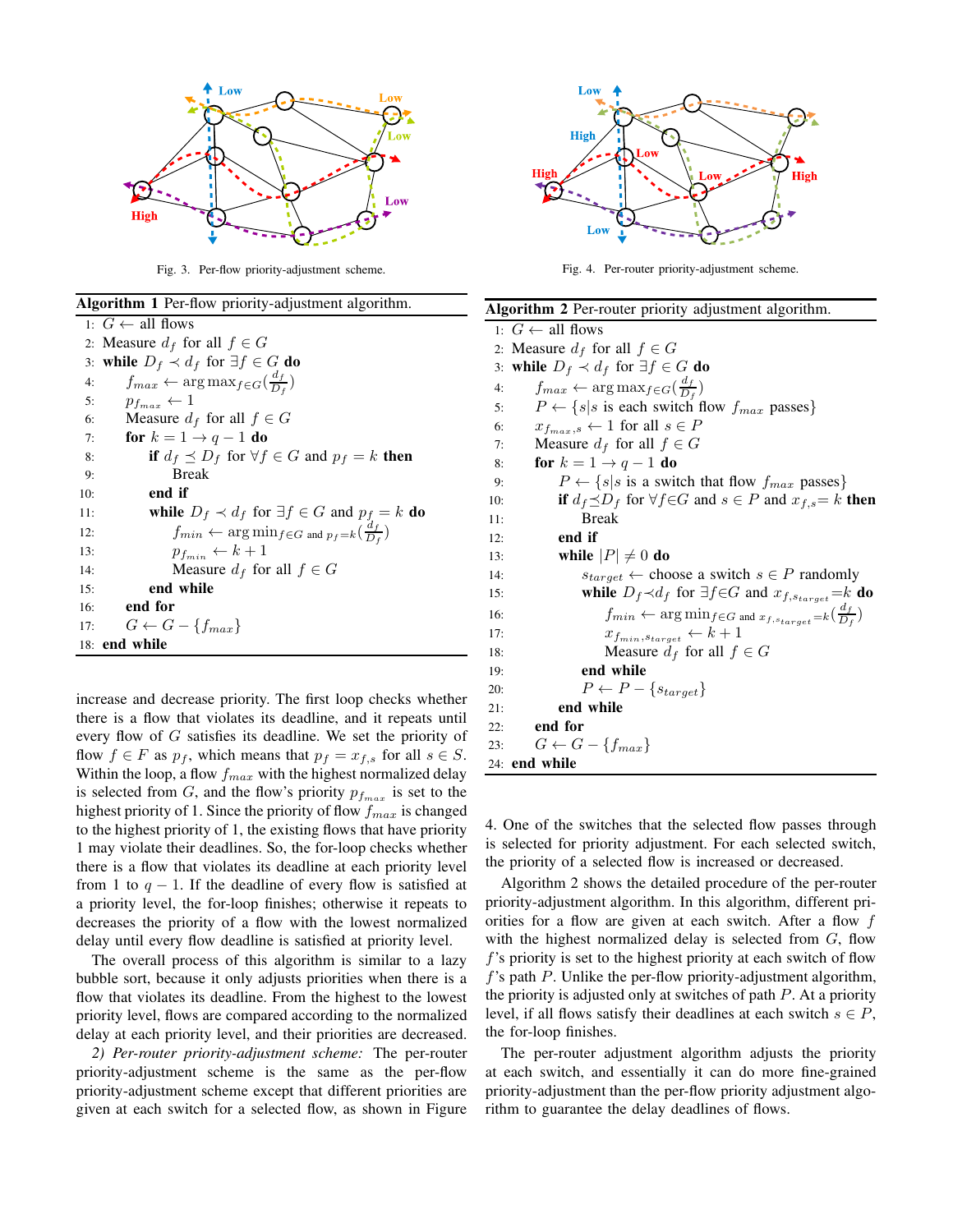

Fig. 5. Tree-type mesh network.

## V. SIMULATION

In order to evaluate the performance of our proposed algorithms, we conducted NS-2 simulations in which each output port of a node consists of 5 drop-tail queues. A classbased queueing (CBQ) discipline was used for the priority queueing. We assume that the maximum bandwidth utilization of each link does not go beyond 0.99, and that the propagation delay of each link is 1 us. We set  $\alpha$  to 0.99 for all flows. We define and use the satisfaction rate as a performance index of our proposed algorithms, which is the percentage of flows that satisfy their delay deadlines in all flows. We compare the satisfaction rate of our proposed algorithms with the EDF-based priority-adjustment algorithm, which gives a higher priority to the packets that are closer to its deadline at the current time [16].

We conducted NS-2 simulations in the tree-type mesh network of Figure 5. When the number of flows is 10, 20 and 30, the source and destination of each flow are chosen randomly from the leaf nodes in Figure 5. In the simulations, we consider two cases in which every flow either has the same deadline or each flow has a random deadline for a given mean deadline.

Figure 6 shows the average satisfaction rates of the per-flow, per-router, and EDF-based priority-adjustment algorithms for 10 flows that have the same deadline or different deadlines with a Gaussian distribution with standard deviation of 0.001. We set the rate of each flow to 50. For each deadline, the algorithms were repeated three times, and the satisfaction rates were averaged. The per-flow and per-router algorithms were run three times continuously for a repetition. In Figure 6(a), there are deadline points for which the satisfaction rate of the EDF-based algorithm is lower than no priority adjustment. The per-flow and per-router algorithms are always higher than or equal to no priority adjustment and the EDF-based algorithm in terms of average satisfaction rate. In Figure 6(b), the average satisfaction rates of the per-flow and per-router algorithms exceed the EDF-based algorithm, and at several deadlines the per-router algorithm is higher than the per-flow algorithm because the former algorithm controls the priorities of flows



Fig. 6. Average satisfaction rate of 10 flows.

at each router in a more fine-grained way.

In Figure 7, we set the rate of each flow to 25, and the average satisfaction rates of the per-flow and per-router algorithms show a higher performance than the EDF-based algorithm. For both of equal and different deadlines, the perrouter algorithm shows a higher performance than the perflow algorithm at several deadlines. As the number of flows increases, the per-router algorithm has a higher number of cases for which the priorities of flows can be assigned and adjusted at each switch, and it shows a better performance than the per-flow algorithm.

We set the rate of each flow to 20 in Figure 8. When compared to the cases of 10 and 20 flows, there is a higher difference of average satisfaction rates between our proposed algorithms and the EDF-based algorithm.

#### VI. CONCLUSION

In order to guarantee the different delay deadlines of realtime flows, we proposed two priority-adjustment algorithms: per-flow and per-router priority. In SDN-based networks, the algorithms run on the SDN controller periodically and adjust the priorities of real-time flows dynamically based on delay measurement. In the per-flow priority-adjustment algorithm, priorities are given to each flow. This algorithm changes the priority of the flow that has the highest normalized delay to the highest priority, and then updates the priorities of all the other flows from the highest to the lowest priority level like